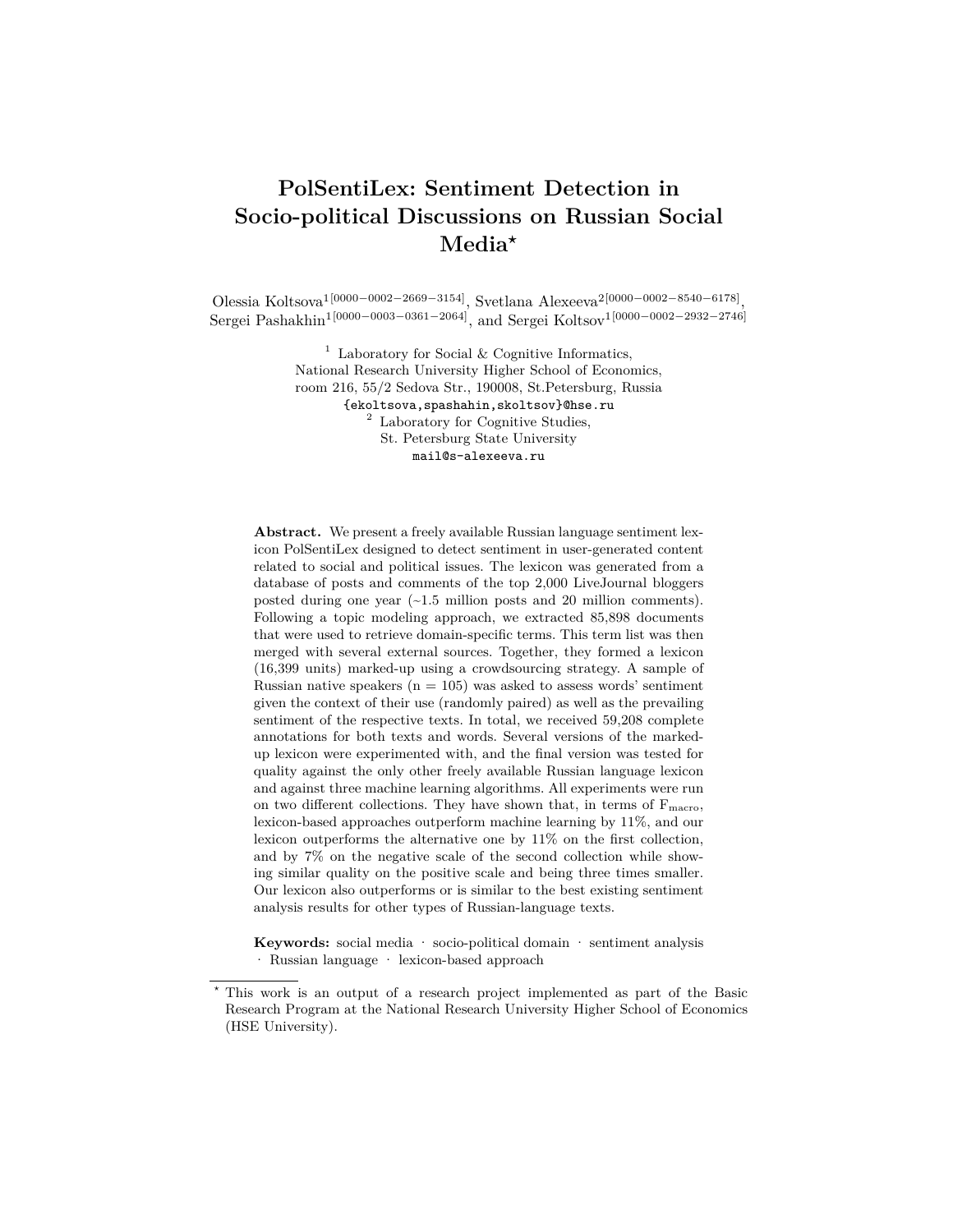## **1 Introduction**

Tools and resources for sentiment analysis (SA) in the Russian language are often created with a focus on consumer reviews and remain mostly underdeveloped for other types of communication taking place on social media. Increasingly crucial in public life, social media have become valuable for social scientists studying sentiment in online political discussions or interested in predicting public reaction to events with online data. However, such studies face a lack of SA resources, as they are usually language- and domain-specific, or demand expertise in machine learning and feature engineering from their users. Additionally, for the Russian language, the ever obtained quality in various SA tasks is modest even when the most advanced machine learning methods are applied. Our work seeks to overcome these obstacles.

In this article, we make the following contributions:

- **–** We propose *PolSentiLex*, a freely available [\(https://linis-crowd.org/](https://linis-crowd.org/)) and easy to use lexicon for sentiment analysis of social media texts on social and political issues in the Russian language;
- **–** We employ several heuristics, including topic modeling, that allow obtaining the maximum number of domain-specific sentiment words;
- **–** The proposed lexicon—*PolSentiLex*—outperforms the only other freely available Russian-language lexicon that was released after the start of our project as a general-purpose lexicon;
- **–** We demonstrate that, for our case, lexicon-based approaches significantly outperform machine learning, especially on the collection that was not used for lexicon generation.

The paper is organized as follows. The next section presents a review of the literature on sentiment analysis in the Russian language, social media, and socio-political domain. In sections 3 and 4, we describe the process of PolSentiLex development and the procedure of its quality assessment, respectively. Section 5 contains the results. We conclude with suggestions for sentiment analysis of socio-political messages from Russian language social media in section 6.

# **2 Related Work**

Lay texts of the socio-political domain present larger difficulties for sentiment classification than consumer product reviews, which is explained by a more subtle expression of sentiment in the former, including the presence of sarcasm and ironies [[33\]](#page-16-0). Usually, socio-political issues are described with larger vocabularies than consumer reviews, and contain a complex mixture of factual reporting and subjective opinions [[19](#page-14-0)]. Moreover, as pointed out by Eisenstein [\[11\]](#page-14-1), the language on social media where such texts are created significantly differs from the "norm," containing more non-standard spelling and punctuation, vocabulary, and syntax. Additionally, language use varies both within and across social media platforms. Following in line with Androutsopoulos [\[1](#page-13-0)] and Darling et al.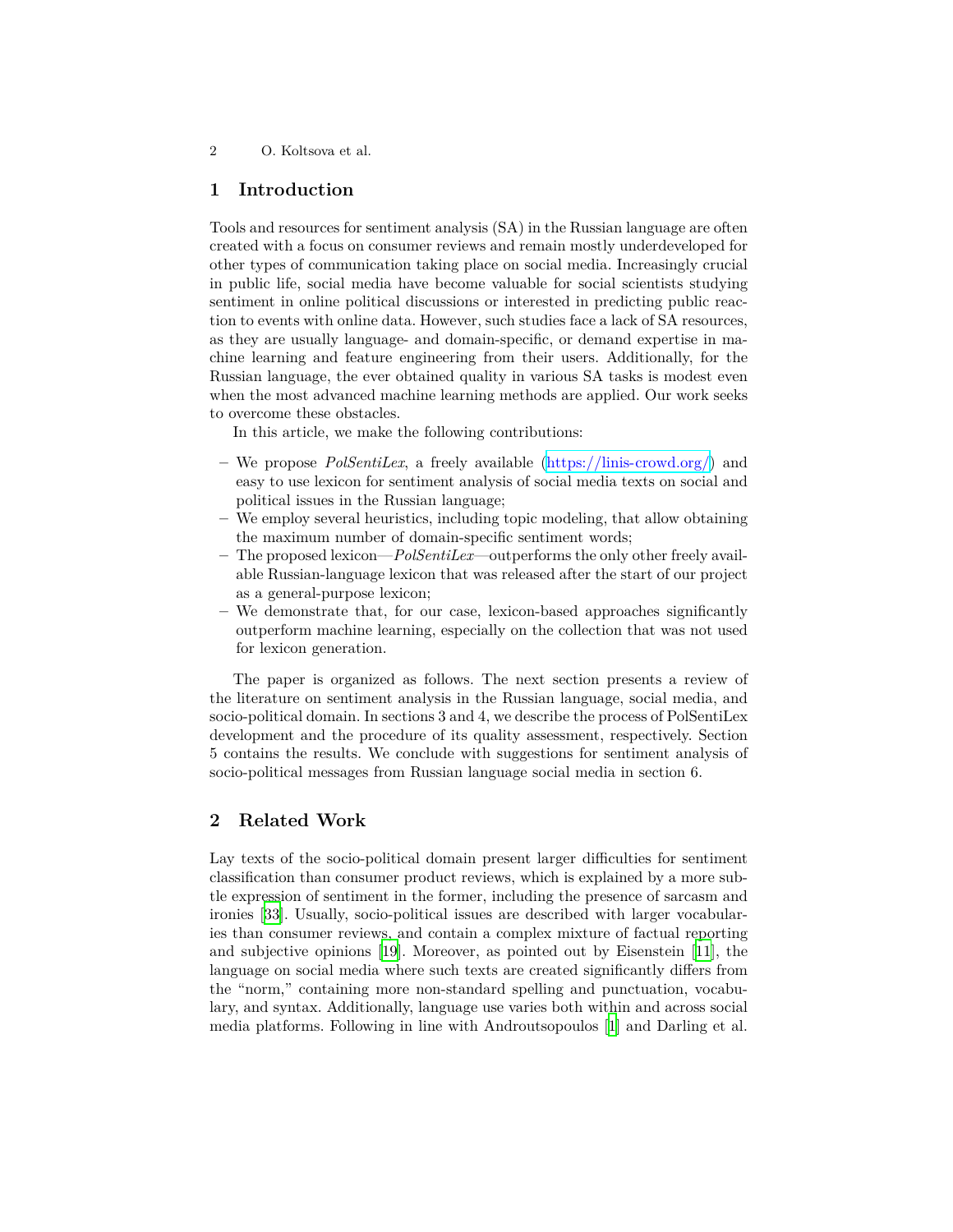[[10](#page-14-2)] Eisenstein argues that, for instance, Twitter language varies a lot in "the degree of standardness." Such domain- and medium-specific features have to be accounted for when applying both lexicon or machine learning (ML) approaches to SA [\[26](#page-15-0),[23\]](#page-15-1).

## **2.1 Sentiment Analysis in the Russian langauge**

The state of sentiment analysis (SA) in the Russian language is reviewed in [\[30](#page-15-2)], and the review of existing Russian-language lexicons is available in Kotelnikov et al [\[17](#page-14-3)]. The latter work tests the performance of 10 versions of 8 lexicons on the task of consumer reviews using SVM algorithm. It is indicative that not only the task is related to consumer reviews, but also 6 out of 8 lexicons, including the authors' lexicon, were created specifically for review classification [[7,](#page-14-4)[2](#page-13-1)[,24,](#page-15-3)[5,](#page-13-2)[32](#page-15-4)[,16](#page-14-5)]. The two that were not, are RuSentiLex [\[8](#page-14-6)] and the early version of PolSentiLex described in the paper by the title of the website where it was published (Linis-Crowd). All lexicons lose the race to the full dictionary of the corpus, the second place being taken by the united lexicon, and the third by ProductSentiRus [[7\]](#page-14-4).

Similar focus on reviews can be seen in sentiment analysis tracks hosted by Russian Information Retrieval Seminar (ROMIP) in 2012–2016. Apart from consumer reviews, these tracks have also included tasks on social media texts (blogs and Twitter) and news items [[6](#page-13-3)[,9](#page-14-7)[,20,](#page-14-8)[22\]](#page-15-5). However, except for the latter, during all events, participants have been offered to detect sentiment in opinions about services, products, and organizations. As expected, most winners follow machine learning approaches, with SVM on average being the most accurate algorithm. Nonetheless, most of those solutions rely on manually created dictionaries of sentiment-bearing words or features engineered based on such resources. Lexicon-based approaches, on the other hand, show worst and rarely comparable results with only one exception (see below).

ROMIP participants and organizers note that the performance of solutions is highly dependent on the number of sentiment classes, data sources, and task domains. Blogs and tweets as well as texts from the socio-political domain in general are considered the most difficult. While general social media texts, compared to consumer reviews, are reported to be more diverse in sentiment expression, less structured and less grammaticaly sound, the difficulty of socio-political texts is attributed to the greater variety of subtopics, compared to other domains. Interestingly, the only occasion where a lexicon-based approach outperformed machine learning was during the task of detecting sentiment in news items [\[18](#page-14-9)]. The winner solution used an extensive dictionary of opinion words and expressions obtained manually as well as with text mining techniques. The system estimated sentiment following several rules regarding sentiment intensifiers, negation, and following opinion words. Although significantly better than the baseline, this solution showed  $F_{\text{macro}} = 0.62$ . All this points at the need for the development of SA resources for Russian-language general interest social media texts and for socio-political texts, including professional news and lay messages.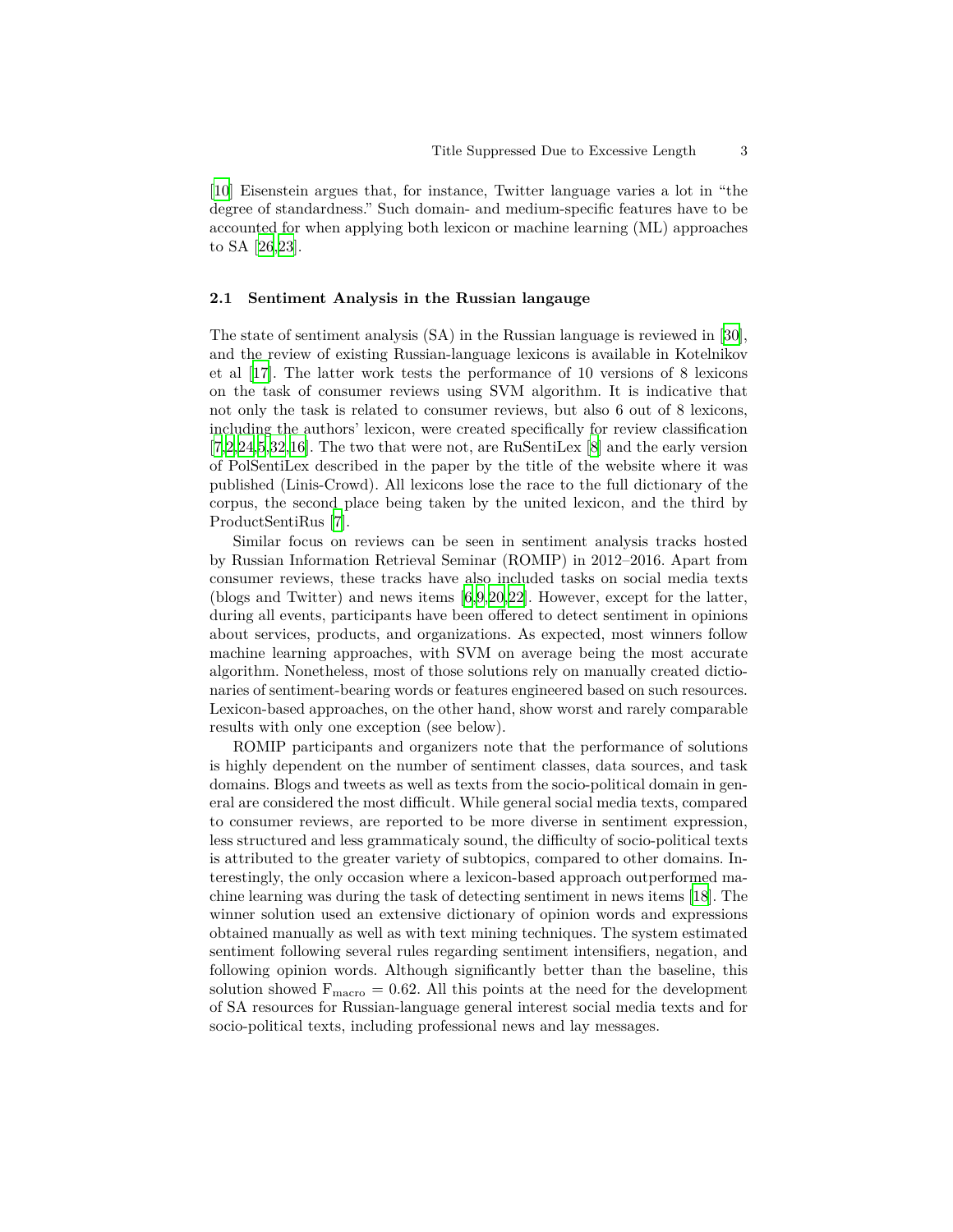This lack of generalist SA resources for the Russian language was addressed by Loukachevitch and Levchik [\[21](#page-15-6)] to create a general sentiment lexicon named *RuSentiLex*. It is the successor of the very first publicly available Russian sentiment lexicon, which had no polarity scores and was developed by the same researchers [[8\]](#page-14-6). RuSentiLex was constructed in a semi-automatic way from several sources: (1) words from domain-specific lexicons matched with Russian language thesaurus; (2) words and phrases extracted following special rules from a large corpus of news articles; (3) slang and curse words extracted from Twitter with a supervised model of sentiment word extraction. The lexicon consists of 16,057 n-grams, with 63.7% of them being negative, 23.6% – positive, 10.9% – neutral, and with 1.8% having context-depended sentiment polarity.

To the best of our knowledge, the only work that tested the quality of RuSentiLex is the one by Kotelnikov et al. [\[17](#page-14-3)]; who, as it was noted, focused on consumer reviews. Also, some ROMIP participants successfully used RuSenitLex for feature engineering which allowed them to beat either the baseline or some other competitors [[21\]](#page-15-6). As RuSentiLex is, to the best of our knowledge, the only freely available Russian-language lexicon not aimed at review classification, in this work we use it as our baseline. We test both RuSentiLex and PolSentiLex using a rule-based algorithm designed for them and further compare them to several algorithms of machine learning on two different datasets.

## **3 PolSentiLex**

In this section, we briefly review the process of PolSentiLex construction. It closely follows the procedure adopted for the early version of our lexicon [[14\]](#page-14-10) that had produced only a very modest quality; all differences of this version are accounted for further below.

#### **3.1 LiveJournal collection of social and political posts**

Given our primary goal to develop a lexicon for SA of messages from politicized social media, we began with extracting domain-specific words. We constructed two text collections that contain posts and comments from top 2,000 accounts in the Russian language section of LiveJournal for the period of one year (March 2013–March 2014). At the time of data collection, LiveJournal was still an active and a highly politicized blog platform in Russia. However, our previous research based on this data indicates that only about one-third of these documents can be classified as political or social, which posed a problem of retrieving relevant texts out of approximately 1.5 million posts and 0.9 million comments.

To solve this problem, we performed Latent Dirichlet Allocation (LDA) topic modeling with Gibbs sampling [\[12\]](#page-14-11) on the collections of posts and comments separately. The early version of our lexicon [\[14](#page-14-10)] used only posts as presumably more informative in terms of topic and sentiment vocabulary. In this work we introduce the merged lexicon which also uses the collection of comments that were added due to the obviously insufficient quality of the first version. To overcome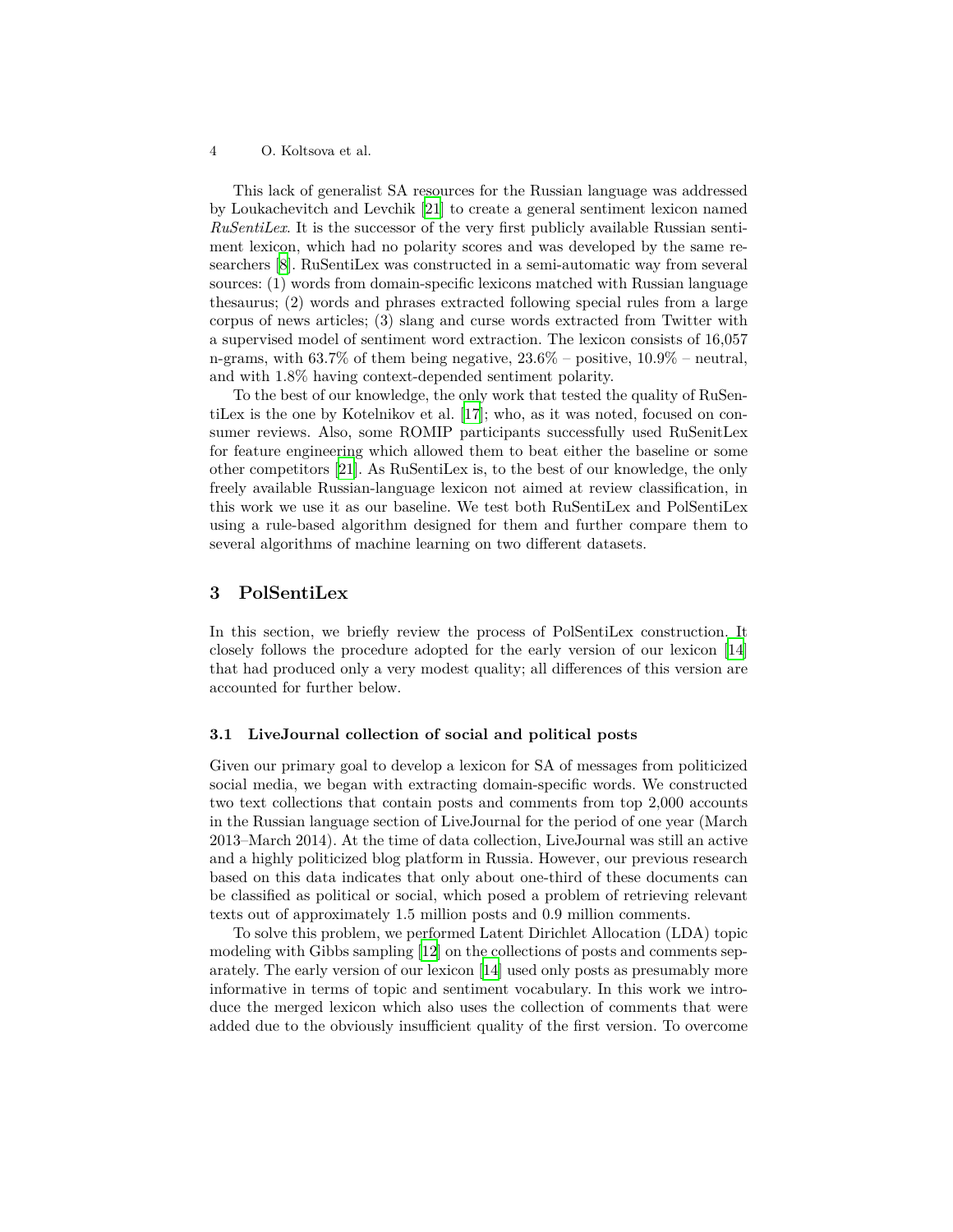poor performance of topic modeling on short texts, all comments related to the same post were merged. Based on experiments performed with similar data and described in [\[4](#page-13-4),[25\]](#page-15-7), we modeled both collections with 300 topics.

Next, each topic was manually labelled by three annotators from our team based on reading of a maximum of 200 top terms and 100 top texts (ranked by their probability in a topic). They identified 104 and 88 topics from social or political domains in each of the two collections of posts and comments, respectively. Additionally, nine and 20 topics composed mostly from general emotional words were identified in the collections of posts and comments, respectively. We considered a topic to be relevant to our chosen domains if at least two annotators agreed on that.

Finally, from each of the relevant topics we retrieved the most relevant texts based on the values from the topic-document matrix *Φ*. For post collection, the threshold of relevance was set to  $(>0.1)$  which produced a subsample of 70,710 blog posts, and for the comment collection it had to be set lower  $(>0.001)$ , which yielded a smaller subsample of 15,188 merged comment texts.

## **3.2 Selection of potentially sentiment-bearing words**

We created the core of our proto-lexicon using the list of the top 200 words from all social and political topics. Then, we extended our list of potentially sentiment-bearing terms with the words from several external sources described in detail in [\[14](#page-14-10)].

Next, we intersected the listed sources and retrieved only the terms that occurred in at least two of them. The dictionary that resulted from the work with post collection contained 9,539 units, and the one resulting from the comment collection consisted of 6,860 units.

#### **3.3 Data mark up**

One of our main ideas in the lexicon construction was that words, even those retrieved from general dictionaries, might have specific sentiment polarity or strength when occurring in social or political texts. Therefore, we chose to mark up the selected words providing the annotators with the context in which the words occurred; simultaneously, it allowed us to combine word mark up with text mark up.

As both negative and positive sentiment in texts can produce a social effect so far as it is perceived as such by society members, polarity scores for our lexicon and document collections were obtained from lay native speakers. Therefore, our assessors were not supposed to imitate experts; instead, we defined their contribution similar to that of respondents in an opinion poll: no "wrong" answers were possible. In total, 87 people took part in the assessment of posts, and 18 individuals from our team participated in the mark up of comments. Volunteers for post annotation were recruited via social media. All of them participated in instruction sessions and training annotation, where all of them were offered the same texts, after which some coders were discarded.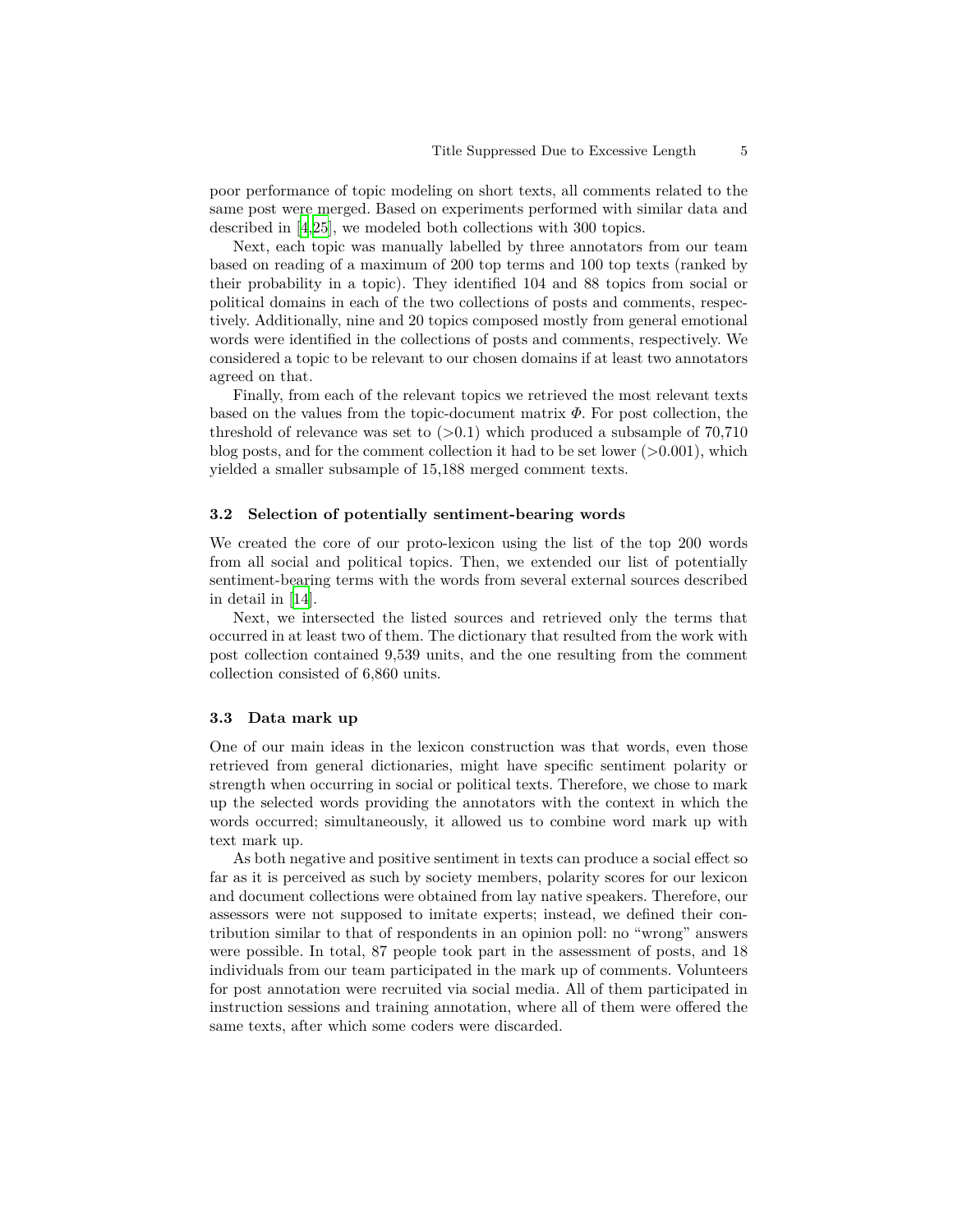A special website ([https://linis-crowd.org/\)](https://linis-crowd.org/) was designed for the mark-up which asked participants to assess words' sentiment as expressed in the texts where they occurred, as well as the prevailing sentiment of texts themselves, with a five-point scale, from  $-2$  (strongly negative) to  $+2$  (strongly positive). For each word, the system randomly selected three different texts relevant to politics or public affairs. Since some texts were not unique for each word, the texts, too, received multiple scores.

Each word was coded three times but not necessary in three different texts; some words from our proto-dictionary did not occur in our collections and were excluded. Also, since a word-text pair was randomly selected, several pairs were coded more than three times. As a result, at our first stage we received 32,437 annotation points both for posts and words: 7,546 unique words were annotated three times each, and 19,831 unique posts received one or more marks. At our second stage we repeated the entire procedure on the comment collection and obtained 26,851 annotation points for both merged comment texts and words, with 6,860 unique words receiving three marks each and with 15,188 unique comment texts received at least one mark. Intercoder agreement calculated among three random grades for each of the words is 0.553 in terms of Krippendorf's alpha. In the resulting lexicon, all grades of each word were averaged and rounded.

## **3.4 The Three Versions of PolSentiLex**

In the course of all the experiments we tested three versions of our lexicon. The first version (further, *post version*) included 2,793 non-neutral words derived from the collection of social and political blog posts. The rest of 7,546 annotated words were found to carry no sentiment. This lexicon produced the quality of 0.44 interms of  $F_{macro}$ , reported in [[14\]](#page-14-10) which is why further experiments were carried out. The next version (further, *comment version*) included 2,664 non-neutral words derived from the collection of merged comment texts. The experiments with it (not reported) produced no increase in quality. Eventually, we combined both lexicons into the final version (further, *combined version*); since some words occurred in both the post and the comment versions, their scores were averaged.

Table [1](#page-6-0) shows the distributions of scores over words in the three versions of PolSentiLex. Obviously, although negatively assessed words prevail, positive words are also present. At the same time, very few highly emotional words are observed.

# **4 PolSentiLex quality assessment**

In this section, we describe experiments in which we evaluate the quality of PolSentiLex against RuSentiLex [\[21](#page-15-6)]. These two lexicons are used as feature sets in three machine learning algorithms and in a dictionary-based technique, and tested on two datasets.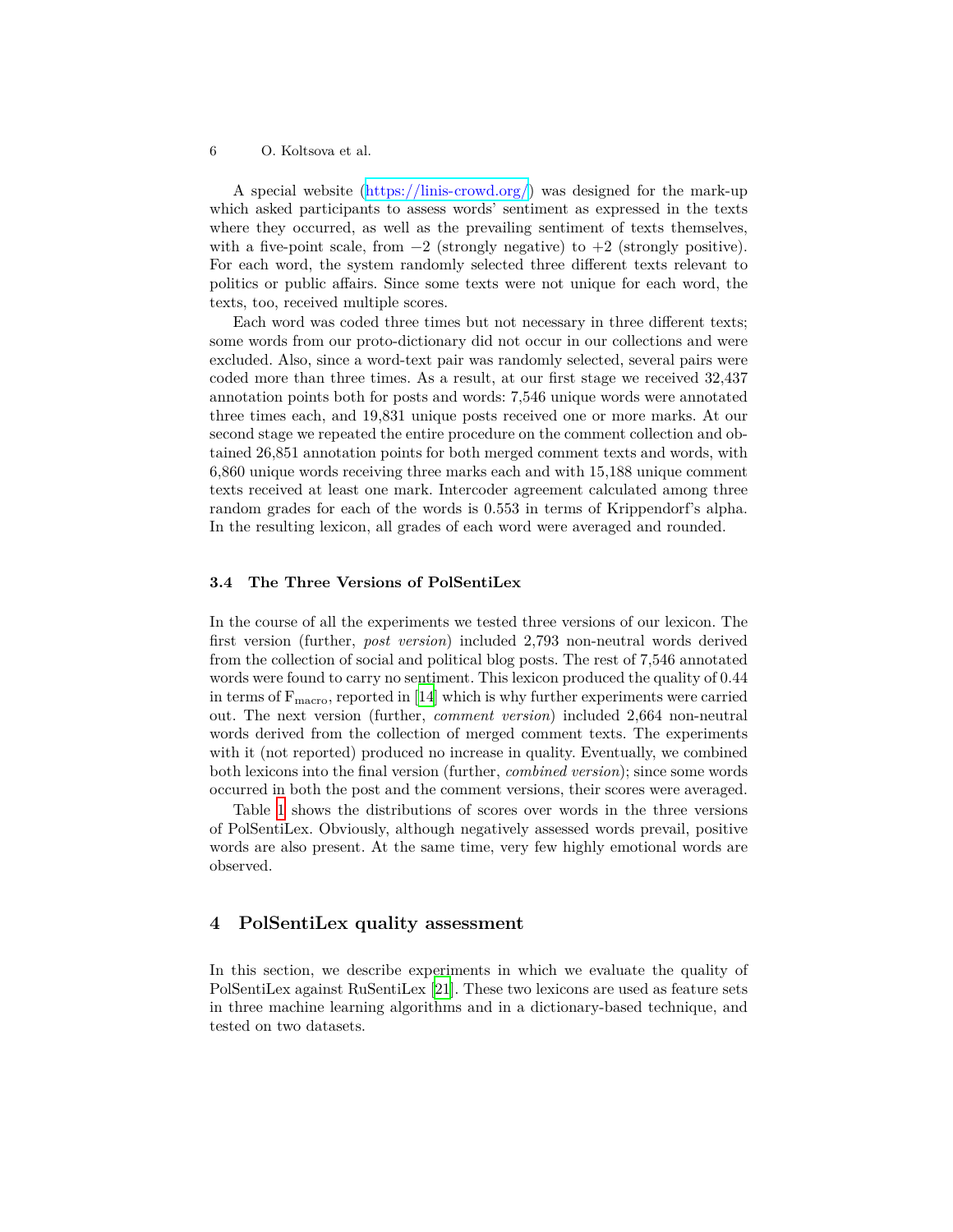$\overline{\phantom{a}}$ 

<span id="page-6-0"></span>

| Mean score (rounded) N words Share of words, % |        |                |  |  |  |  |  |
|------------------------------------------------|--------|----------------|--|--|--|--|--|
| Post lexicon                                   |        |                |  |  |  |  |  |
| $^{-2}$                                        | 225    | 3              |  |  |  |  |  |
| $-1$                                           | 1,666  | 22             |  |  |  |  |  |
| $\theta$                                       | 4,753  | 63.4           |  |  |  |  |  |
| 1                                              | 853    | 11             |  |  |  |  |  |
| $\overline{2}$                                 | 49     | 0.6            |  |  |  |  |  |
| In total                                       | 7,546  | 100            |  |  |  |  |  |
| Not neutral (in total)                         | 2,793  | 37             |  |  |  |  |  |
| Comment lexicon                                |        |                |  |  |  |  |  |
| $^{-2}$                                        | 173    | 2.5            |  |  |  |  |  |
| $-1$                                           | 1,882  | 27.3           |  |  |  |  |  |
| 0                                              | 4,196  | 61             |  |  |  |  |  |
| 1                                              | 596    | 9              |  |  |  |  |  |
| $\overline{2}$                                 | 13     | 0.2            |  |  |  |  |  |
| In total                                       | 6,860  | 100            |  |  |  |  |  |
| Not neutral (in total)                         | 2,664  | 39             |  |  |  |  |  |
| Combined lexicon                               |        |                |  |  |  |  |  |
| $^{-2}$                                        | 252    | $\overline{2}$ |  |  |  |  |  |
| $-1$                                           | 2,612  | 24             |  |  |  |  |  |
| 0                                              | 6,738  | 63.8           |  |  |  |  |  |
| 1                                              | 1,031  | 10             |  |  |  |  |  |
| $\overline{2}$                                 | 29     | 0.2            |  |  |  |  |  |
| In total                                       | 10,662 | 100            |  |  |  |  |  |
| Not neutral (in total)                         | 3,924  | 37             |  |  |  |  |  |

**Table 1.** Distribution of mean scores over words in the post, comment and combined versions of PolSentiLex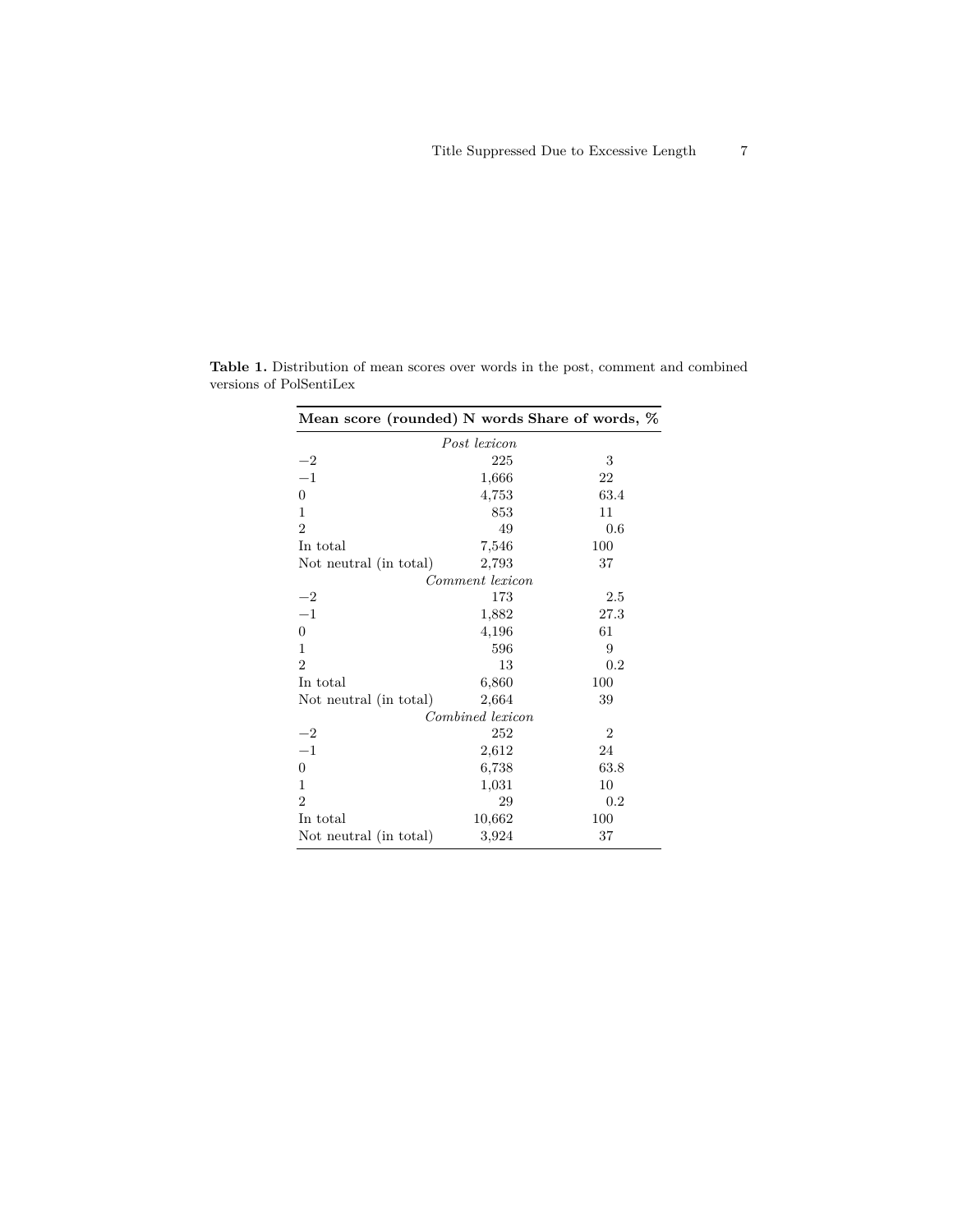#### **4.1 Datasets**

Both corpora used for quality assessment of our lexicon are comprised of sociopolitical texts from social media: one is a subsample of posts used to create our lexicon (see sections 3.1 and 3.3, further *LiveJournal posts*) and the other is an independent corpus (further *Ethnicity collection*).

The Ethnicity collection was sampled from all possible Russian social media and blogs for the period from January 2014 to December 2015 that contained texts with an ethnonym. Ethnonyms—linguistic constructions used to nominate ethnic groups—were derived from a predefined list of 4,063 words and bigrams covering 115 ethnic groups living in Russia. Based on this list, the sample was provided by a commercial company that collects the Russian language social media content. This collection was chosen for this project out of all the Russianlanguage collections known to us as the most relevant to the task of testing a socio-political lexicon (discussions of ethnicity are usually not only highly politicized, but also very heated). Furthermore, it was not used in the development of either PolSentiLex or RuSentiLex. The well-known RuSentiment dataset [[29\]](#page-15-8) that was made available a little later is not focused on political texts.

From our Ethnicity collection, 14,998 messages were selected so as to represent all ethnic groups and assessed by three independent coders each; of them 12,256 were left after filtering near-duplicates. The coders were asked to answer a number of questions about the texts, including two most important for this study: (a) how strongly a general negative sentiment is expressed in the text, if any? (no/weak/strong); (b) how strongly a general positive sentiment is expressed in the text, if any? (no/weak/strong). In this mark-up, we used two independent scales for positive and negative sentiment instead of the integral sentiment scale used for LiveJournal collection (see sections 3.1 and 3.3) as it corresponded better to the purpose for which Ethnicity collection was constructed.

While LJ collection was marked-up in parallel with word mark-up, as explained in 3.3, with the same set of annotators, marking-up of Ethnicity collection was a separate task, but it followed a similar procedure, with 27 student volunteers being specially trained for that. Intercoder agreement, as expressed with Krippendorf's alpha is, on LJ collection: 0.541 for a five-class task, on Ethnicity collection: 0.547 on the negative scale, and 0.404 on the positive scale, both being three-class tasks. This level of agreement is quite common in sentiment analysis[[3\]](#page-13-5). Texts that received fewer than two marks were excluded.

Grades for the Ethnicity collection could vary from  $-2$  to 0 for the negative scale and from  $0$  to  $+2$  for the positive scale, and all these categories turned out to be reasonably populated. However, the LiveJournal collection which had been marked-up on a unified positive-negative scale, turned out to have very few texts with the extreme values  $+2$  or  $-2$  (about 6%). Therefore, we collapsed the fivepoint  $(-2, -1, 0, 1, 2)$  scale into a three-point scale  $(-1, 0, 1)$  where  $-2 = -1$ and  $2 = 1$ . As a result, we formed three three-class classification tasks that thus became easier to compare. Final polarity scores for all texts were calculated as the mean values of individual human grades.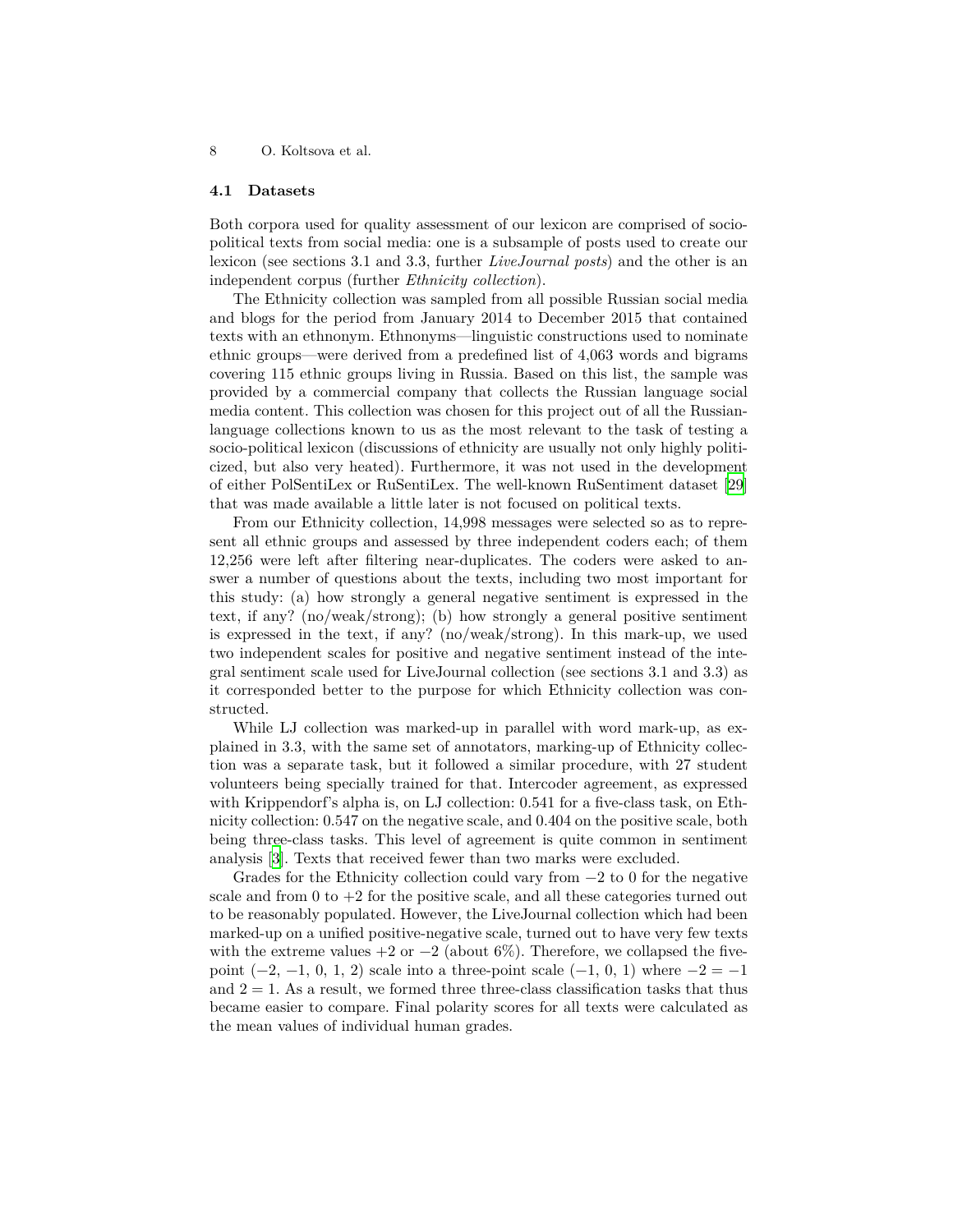Table [2](#page-8-0) shows the distribution of scores over texts. Most texts are marked as neutral or negative, with fewer positive marks. For the LiveJournal collection, the positive to negative class proportion is 1:5.8, and for the Ethnicity collection it is 1:3.2. The same unbalanced class structure in political blogs is also pointed at by Hsueh, Melville, and Sindhwani [\[13](#page-14-12)].

<span id="page-8-0"></span>

| Mean score (rounded) N texts Share of texts, % |        |                |  |  |  |  |
|------------------------------------------------|--------|----------------|--|--|--|--|
| LiveJournal posts, integral score              |        |                |  |  |  |  |
| $^{-1}$                                        | 2,104  | 33             |  |  |  |  |
| 0                                              | 3,940  | 61             |  |  |  |  |
| 1                                              | 360    | 6              |  |  |  |  |
| In total                                       | 6,404  | 100            |  |  |  |  |
| Not neutral (in total)                         | 2,464  | 38             |  |  |  |  |
| <i>Ethnicity collection</i>                    |        |                |  |  |  |  |
| <i>Negative scale</i>                          |        |                |  |  |  |  |
| $-2$                                           | 1,126  | 9              |  |  |  |  |
| $-1$                                           | 4,181  | 33.2           |  |  |  |  |
| 0                                              | 7,272  | 57.8           |  |  |  |  |
| In total                                       | 12,579 | 100            |  |  |  |  |
| Not neutral (in total)                         | 5,307  | 42             |  |  |  |  |
| <i>Positive scale</i>                          |        |                |  |  |  |  |
| $\theta$                                       | 10,882 | 86.6           |  |  |  |  |
| 1                                              | 1,436  | 11.4           |  |  |  |  |
| $\overline{2}$                                 | 261    | $\overline{2}$ |  |  |  |  |
| In total                                       | 12,579 | 100            |  |  |  |  |
| Not neutral (in total)                         | 1,652  | 13             |  |  |  |  |

**Table 2.** Distribution of mean scores over text in the LiveJournal posts and Ethnicity collection

Before testing, both LiveJournal and Ethnicity collections were preprocessed: for the ML approach, we cleaned each collection from non-letter symbols and lemmatized each word with Pymorphy2 [\[15](#page-14-13)]; and for the lexicon approach, we used lemmatized documents with punctuation intact.

We performed multiple comparisons of PolSentiLex and RuSentiLex used as feature sets in one rule-based approach and in three ML algorithms. Based on preliminary experiments, we chose the version of our lexicon that performed better or not worse than the other versions. Predictably, it turned out to be the combined version (see 3.4) of PolSentiLex that comprised of 3,924 terms. As for RuSentiLex, we used all not-neutral context-independent unigrams that counted to 11,756 units in total because unigrams were reported to be the most useful features for sentiment classification [[27\]](#page-15-9).

In total, we performed 24 tests: three tasks (negative and positive sentiment prediction for the Ethnicity collection and overall polarity prediction for the LiveJournal collection) were performed with the two lexicons, each of which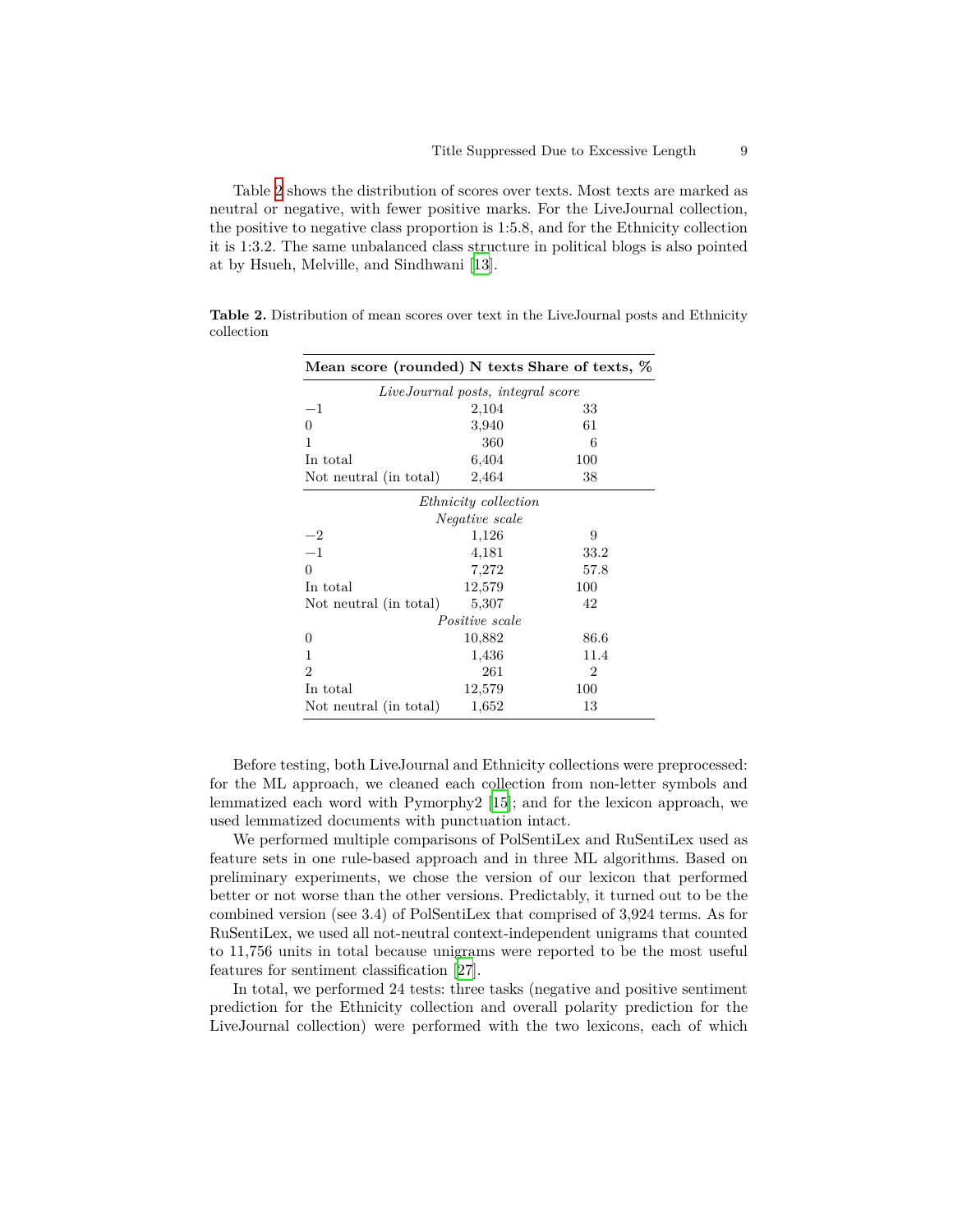was used with four approaches (thee ML algorithms and one rule-based). The total number of runs, including all parameter optimization and cross-validation iterations, was 390.

For the ML approach, we chose the three most popular algorithms for SA, namely support vector machine (SVM) with linear basis function kernel, Gaussian Naïve Bayes (NB), and k-nearest neighbors (KNN) classifier. For training, we used a document-term matrix with the presence of a term from a lexicon in documents. We used a random 75% data sample for training and validation, and the rest 25% for testing (held-out data). First, following the grid-search strategy with 2-fold cross-validation, we identified the best parameters for SVM and KNN on training data. For SVM, we explored hyper-parameter C in the range [0.0001, 0.001, 0.01, 0.1, 1, 100, 1000, 10000, 100000, 1000000] and identified that the algorithm performed best with  $C = 0.0001$ . For KNN, we varied the number of neighbors from 1 to 40, and in almost all tests, the best performance was achieved with  $k=1$ . The two exceptions were the Ethnicity collection with PolSentiLex as a feature set on a positive scale (k=3) and the Ethnicity collection with PolSentiLex as a feature set on a negative scale  $(k=4)$ . Then, using the obtained parameters, we trained each classifier with 10-fold cross-validation. Finally, to obtain an unbiased evaluation, we applied a classifier with the highest  $F_{macro}$  on validation data to holdout datasets. To train classifiers, we used the Scikit-learn Python library [\[28](#page-15-10)].

For lexicon approach, we used SentiStrength rule-based algorithm [\[31](#page-15-11)]. We chose SentiStrength because its implementation is freely available, and it was designed specifically for the social web texts. To classify a document, SentiStrength, firstly, searches the text for and scores terms from a sentiment dictionary defined by a user, correcting their scores for the presence of booster and negation words. It then applies one of several approaches to estimate sentence- and text-level sentiment on positive and negative scales separately. Based on the preliminary experiments, we chose the approach that showed the best results where the sentiment of a sentence equals to the sentiment of its strongest term, and the sentiment of a text equals the strongest sentence sentiment.

To accurately assess the quality of SentiStrength prediction, we had to transform its text sentiment scores so that they become comparable to the classes from the human mark-up. Because of booster words, SentiStrength sentiment score for a text could go beyond  $+/-2$ . Therefore, to align the scales of predicted sentiment scores and the true assessors' scores for Ethnicity collection  $(0, +1, +2)$ & 0,  $-1, -2$ ), we considered all texts with the SentiStrength score above  $+2$  to belong to the class "+2" (highly positive), and all texts with the SentiStrength scores below  $-2$  to belong to class " $-2$ " (highly negative).

As LiveJournal collection texts had been marked up using a single sentiment scale (from  $-2$  to 2), we applied the following steps to transform two separate SentiStrength scores into a single score and to compare them to the respective human scores. (1) We calculated the mean of the two SentiStrength scores (positive and negative) and thus obtained the integral predicted score for each text, *PS*. (2) We calculated the difference between *PS* and the true score, *TS*, taken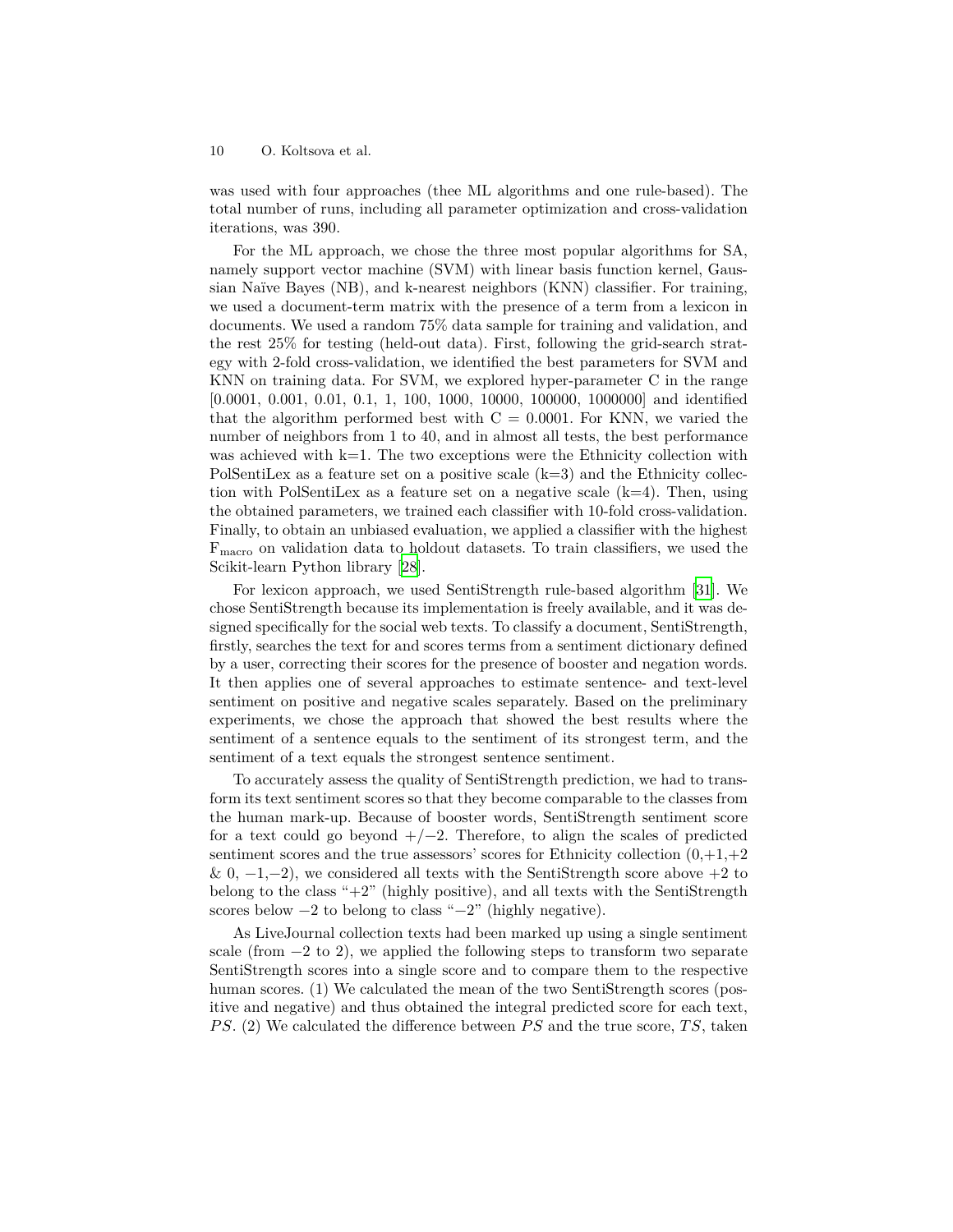as the non-rounded assessors' sentiment score for the same text. (3) As both *T S*, *P S* and their difference were likely to be non-integer, to determine whether the true classes were correctly predicted, we used the following logical expressions: (3a) If  $|PS - TS| < 0.5$ , then  $PS = TS$ , i.e. the true class is correctly predicted. (3b) If  $0.5 \leq |PS - TS| < 1.5$  then  $|PS - TS| = 1$ , i.e, the classification error is +/−1 class. (3c) If *|P S − T S|* ⩾ 1*.*5 then *|P S − T S|* = 2, i.e. the classification error is  $+/-2$  classes.

To evaluate the performance of all our sentiment analysis approaches, we used standard metrics for classifier performance: the  $F_{\text{macro}}$  measure (reported in Fig. [1\)](#page-12-0), precision (reported in Fig. [2](#page-12-1)), recall (reported in Fig. [3\)](#page-13-6) and accuracy (reported in Fig. [4\)](#page-13-7).

## **5 Results**

The most important results are presented in figures 1–4 and table [3.](#page-10-0) First, our best solutions (KNN with PolSentiLex for accuracy on the positive scale of Ethnicity collection and SentiStrength with PolSentiLex for all other tasks and quality metrics) significantly exceed the random baseline, accounting for the class imbalance. Thus, in terms of accuracy the gain over the random baseline is 14–51% which is very good for the Russian language. For instance, similar ROMIP tasks on three-class sentiment classification of news and on consumer blog posts demonstrated the gain of 5–49% on average [\[14](#page-14-10)]. Moreover, our best solution—PolSentiLex with SentiStrength—has also improved a lot as compared to our previous result [[14\]](#page-14-10). On the LiveJournal collection, which was used for testing our lexicon last time, the improvement has been 14% and 13% in terms of precision and recall, respectively. Comparing performance of our new lexicon on the Ethnicity collection, from which it was not derived, and the performance of our old lexicon on LiveJournal collection, from which we did derive it, the new lexicon is still 3–12% better in both precision and recall on the negative scale and in recall on the positive scale, although it is slightly worse in precision on the negative scale.

<span id="page-10-0"></span>

|                      |        |       |        | $F_{\text{macro}}$ Precision Recall Accuracy |
|----------------------|--------|-------|--------|----------------------------------------------|
| LiveJournal          | $11\%$ | $9\%$ | 13%    | $10\%$                                       |
| Ethnicity - negative | 8%     | $4\%$ | $11\%$ | $0\%$                                        |
| Ethnicity - positive | $0\%$  | 0%    | 0%     | 7%                                           |

**Table 3.** Advantage of PolSentiLex over RuSentiLex using SentiStrength

Second, interestingly, rule-based approaches with any lexicons are visibly better than any ML approaches on all datasets and across all metrics, with one exception addressed further below. Thus, in terms of Fmacro measure, the lexicon approaches perform, on average, 11% better than the ML approaches,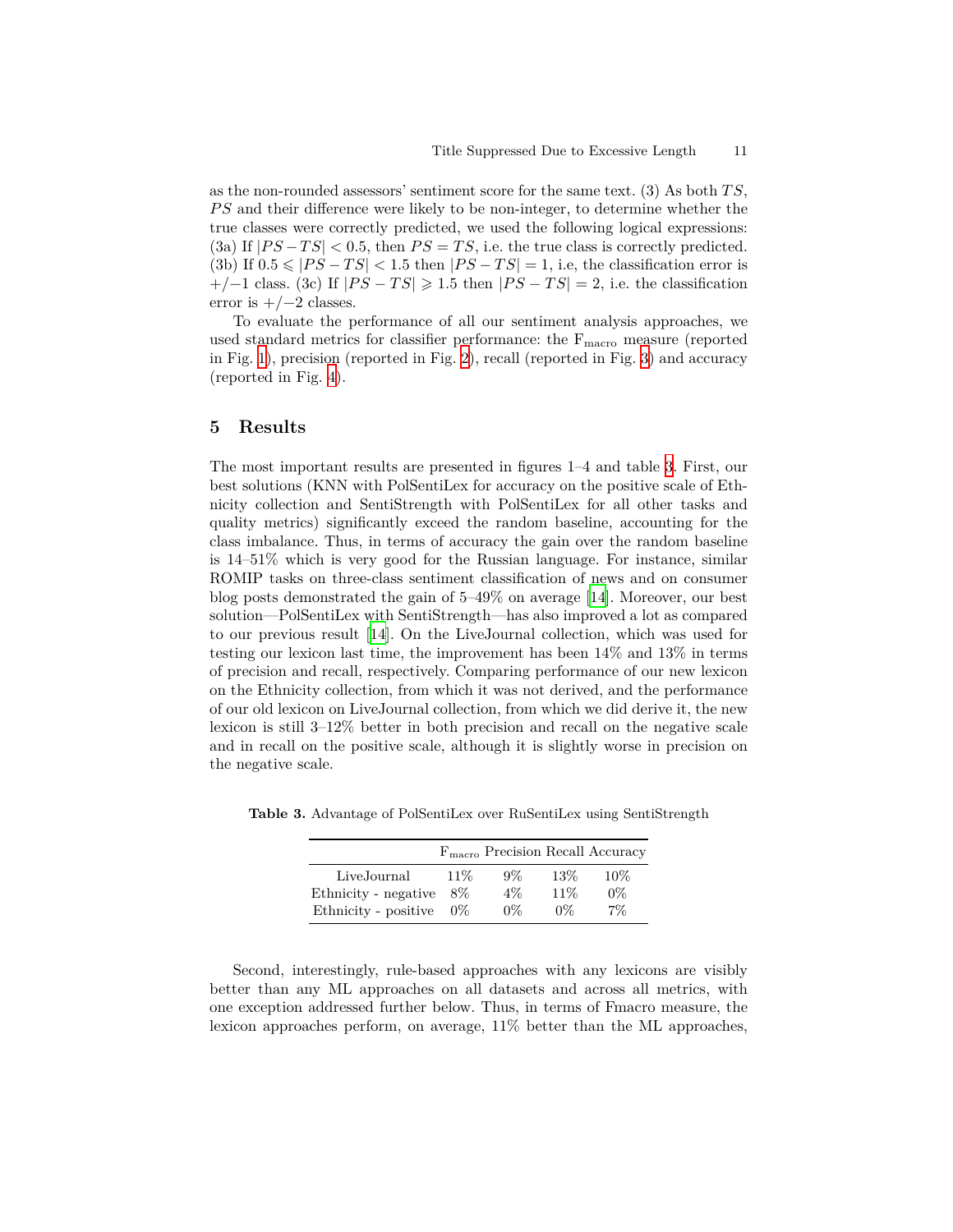which is a huge difference. It might be attributed to a non-optimal parameter choice in our ML solutions, however, the two best ML approaches (KNN and SVM) produce the gain over baseline comparable to that in ROMIP tracks [\[14](#page-14-10)].

A look at the exception—namely, the KNN method with PolSentiLex for the positive scale in terms of general accuracy—reveals a curious result: KNN solution does not exceed lexicon-based solutions either in precision or recall. A closer examination of the relevant confusion matrices shows that KNN ascribes almost all texts to the neutral class producing exceptionally low precision and recall for the classes  $+1$  and  $+2$ , i.e., it often fails to detect positive sentiment. However, as the non-positive class in the Ethnicity collection is by far larger than the other two and constitutes 86%, a fair ability of KNN to detect this class contributes a lot to the overall accuracy (84%). This result is suboptimal for social scientists who usually aim to detect texts containing non-neutral emotions, which is what rule-based approaches perform better, albeit at the expense of neutral class detection. We can assume that lexicon-based approaches might be better for social science tasks including ours, which is consistent with Thelwall's conclusions [[31\]](#page-15-11) and with the ROMIP results reported in section 2. This means that, unlike consumer reviews, politicized social media texts are more diverse, less structured and are harder to divide into classes, which might make manually selected words more reliable class indicators than features engineered with ML.

Finally, the most important comparison is that between the two tested lexicons (see table [3](#page-10-0)). The fact that our lexicon outperforms RuSentiLex on the LiveJournal collection is predictable since this collection was used as a source for our lexicon, but not for its competitor. A more interesting observation is that on the two other tasks PolSentiLex is also either better or not worse than RuSentiLex in terms of all aggregated metrics. This deserves mentioning given that our lexicon is only 33% the size of RuSentiLex (3,924 words against 11,756). However, to give a fair treatment to RuSentiLex, we should look into respective confusion matrices and the distribution of quality metric values over classes.

On the positive scale, PolSentiLex, on average, has no advantage over RuSentiLex in precision, while its recall is higher for the neutral class and lower for class (+1). The overall recall of PolSentiLex on both sentiment-bearing classes is about 5% lower than that of RuSentiLex, even though the former has a slight advantage over the latter in class  $(+2)$ . Since, as it has been mentioned, prediction of sentiment-bearing classes is a priority for social science tasks, PolSentiLex cannot be considered clearly better in predicting positive sentiment than RuSentiLex, despite the better overall accuracy of the former.

On the negative scale, with PolSentiLex having some advantage in precision, it yields a visibly smaller recall for class (−1). However, here the main confusion of PolSentiLex is not that severe, being between classes  $(-1)$  and  $(-2)$ . It means that PolSentiLex is not prone for losing negative texts; instead, it tends to overestimate negative sentiment by classifying some moderately negative texts as highly negative. At the same time, PolSentiLex is much better in both precision and recall on class  $(-2)$ , and its overall accuracy on the two sentiment-bearing classes is marginally higher than that of RuSentiLex. We can conclude that the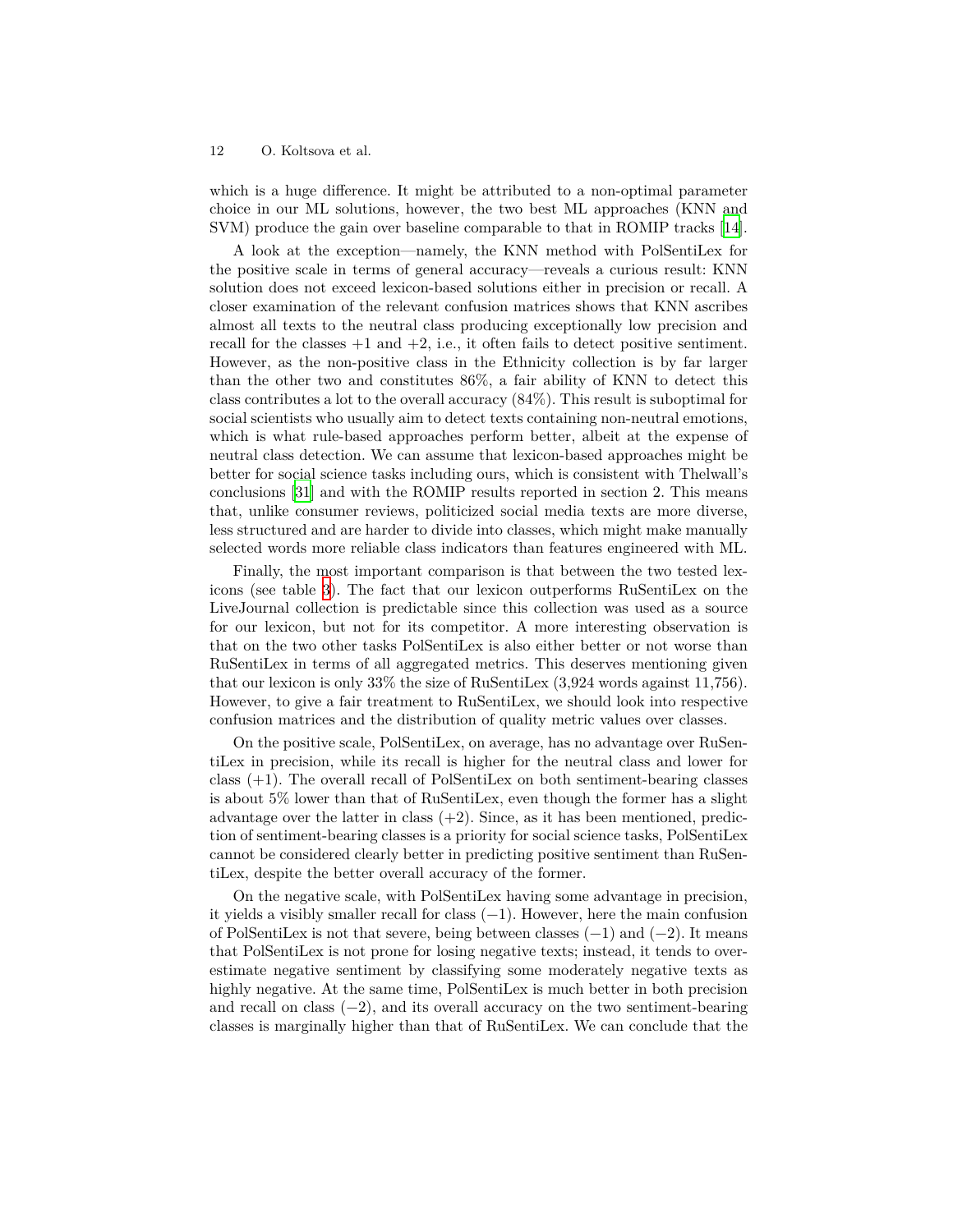two lexicons are similar in quality, especially in precision, and that there is a trade-off between overall accuracy and the ability to detect sentiment-bearing classes.



<span id="page-12-1"></span><span id="page-12-0"></span>Fig. 1. F<sub>macro</sub> results: a) the Ethnicity col-Fig. 2. Precision results: a) the Ethnicity lection, b) the collection of LiveJournal collection, b) the collection of LiveJournal posts. posts.

## **6 Conclusion**

The results suggest that in sentiment analysis of socio-political messages from Russian-language social media, given the available resources, a social scientist will be better off with using a rule-based method, such as provided by SentiStrength package, with either PolSentiLex or RuSentiLex lexicons. With any of them, a user will not only get a visibly higher quality, but also lower computational complexity and a much more user-friendly and intuitive method. While PolSentiLex shows lower recall for moderate classes (moderately positive and moderately negative texts), it is either better or not worse than RuSentilex in detection of all other classes, according to all metrics, including those aggregated over all classes. Since PolSentiLex is also much smaller than RuSentiLex, it might be considered an optimal choice for the time being, although further improvements are needed.

One of the directions for improvement is to merge the lexicons while giving priority to PolSentiLex mark-up and re-evaluating the polarity of the remaining RuSentiLex terms in a socio-political context. Another improvement might be gained by adding bigrams typical for socio-political texts, starting with those that contain sentiment words. Next, text mark-up may also be used as a source for lexicon enrichment: thus, assessors may be asked to mark text fragments that were most helpful to form their opinion on the text. Finally, both lexicon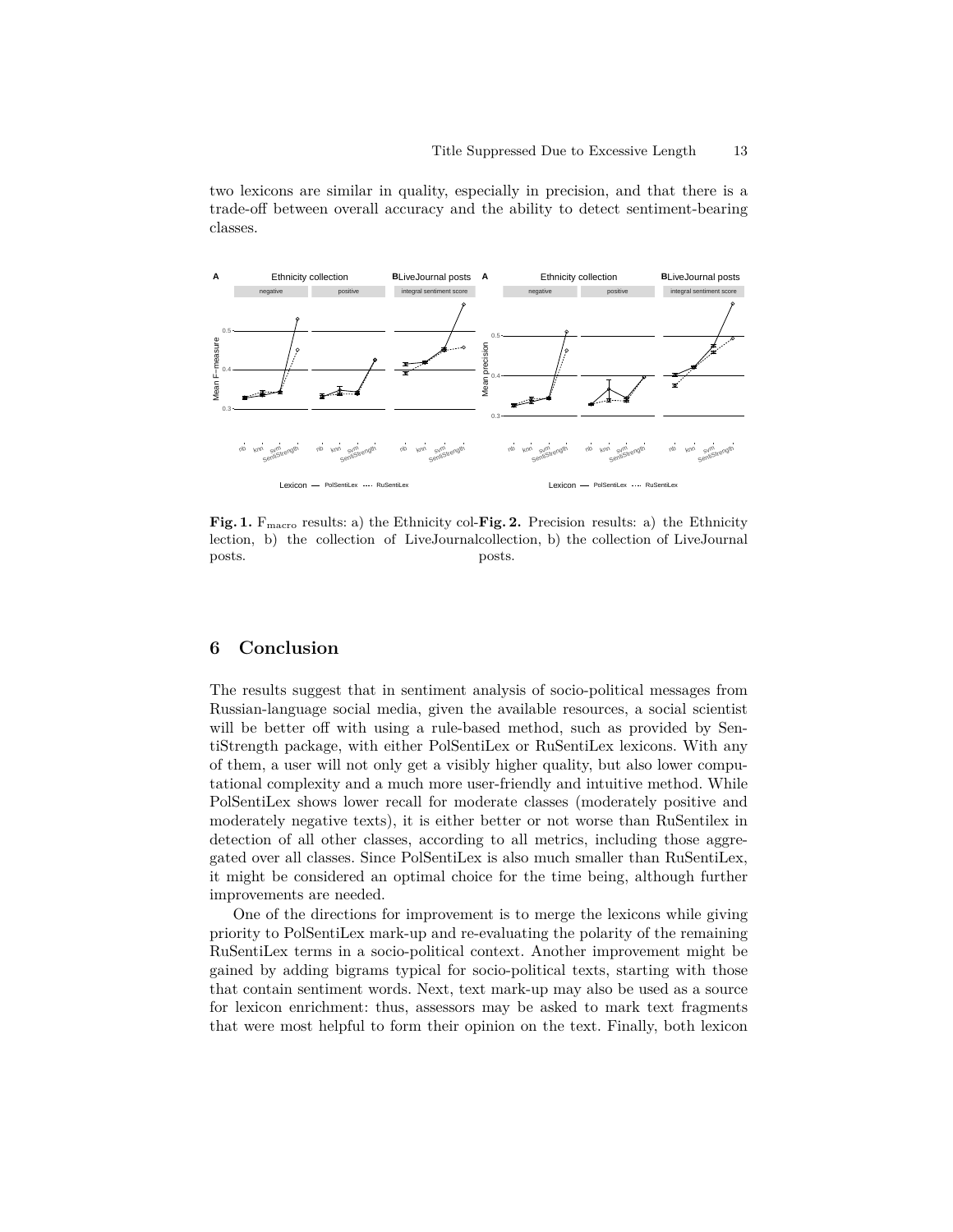



<span id="page-13-7"></span><span id="page-13-6"></span>**Fig. 3.** Recall results: a) the Ethnicity col-**Fig. 4.** Accuracy results: a) the Ethnicity lection, b) the collection of LiveJournal collection, b) the collection of LiveJournal posts. posts.

might be used as features in more advanced machine learning algorithms such as neural networks, along with distributed word representations.

# **References**

- <span id="page-13-0"></span>1. Androutsopoulos, J.: Language change and digital media: a review of conceptions and evidence. In: Standard Languages and Language Standards in a Changing Europe, pp. 145–160. Novus, Oslo (2011)
- <span id="page-13-1"></span>2. Blinov, P.D., Klekovkina, M.V., Kotelnikov, E.V., Pestov, O.A.: Research of lexical approach and machine learning methods for sentiment analysis. In: Computational Linguistics and Intellectual Technologies: Papers from the Annual International Conference "Dialogue-2013", vol. 2, pp. 51–61. RGGU, Moscow (2013), [http://](http://www.dialog-21.ru/media/1226/blinovpd.pdf) [www.dialog-21.ru/media/1226/blinovpd.pdf](http://www.dialog-21.ru/media/1226/blinovpd.pdf)
- <span id="page-13-5"></span>3. Bobicev, V., Sokolova, M.: Inter-annotator agreement in sentiment analysis: Machine learning perspective. In: Proceedings of the International Conference Recent Advances in Natural Language Processing, RANLP 2017. pp. 97–102. INCOMA Ltd., Varna, Bulgaria (Sep 2017). [https://doi.org/10.26615/978-954-452-049-6](https://doi.org/10.26615/978-954-452-049-6_015)015
- <span id="page-13-4"></span>4. Bodrunova, S., Koltsov, S., Koltsova, O., Nikolenko, S., Shimorina, A.: Interval semi-supervised lda: Classifying needles in a haystack. In: Mexican International Conference on Artificial Intelligence. pp. 265–274. Springer (2013)
- <span id="page-13-2"></span>5. Chen, Y., Skiena, S.: Building Sentiment Lexicons for All Major Languages. In: Proceedings of the 52nd Annual Meeting of the Association for Computational Linguistics (Volume 2: Short Papers). pp. 383–389. Association for Computational Linguistics, Baltimore, Maryland (2014). [https://doi.org/10.3115/v1/P14-](https://doi.org/10.3115/v1/P14-2063) [2063,](https://doi.org/10.3115/v1/P14-2063) <http://aclweb.org/anthology/P14-2063>
- <span id="page-13-3"></span>6. Chetviorkin, I., Braslavski, P., Loukachevitch, N.: Sentiment Analysis Track at ROMIP 2011. In: Computational Linguistics and Intellectual Technologies: Papers from the Annual International Conference "Dialogue" (2012). vol. 2, pp. 1–14 (2012)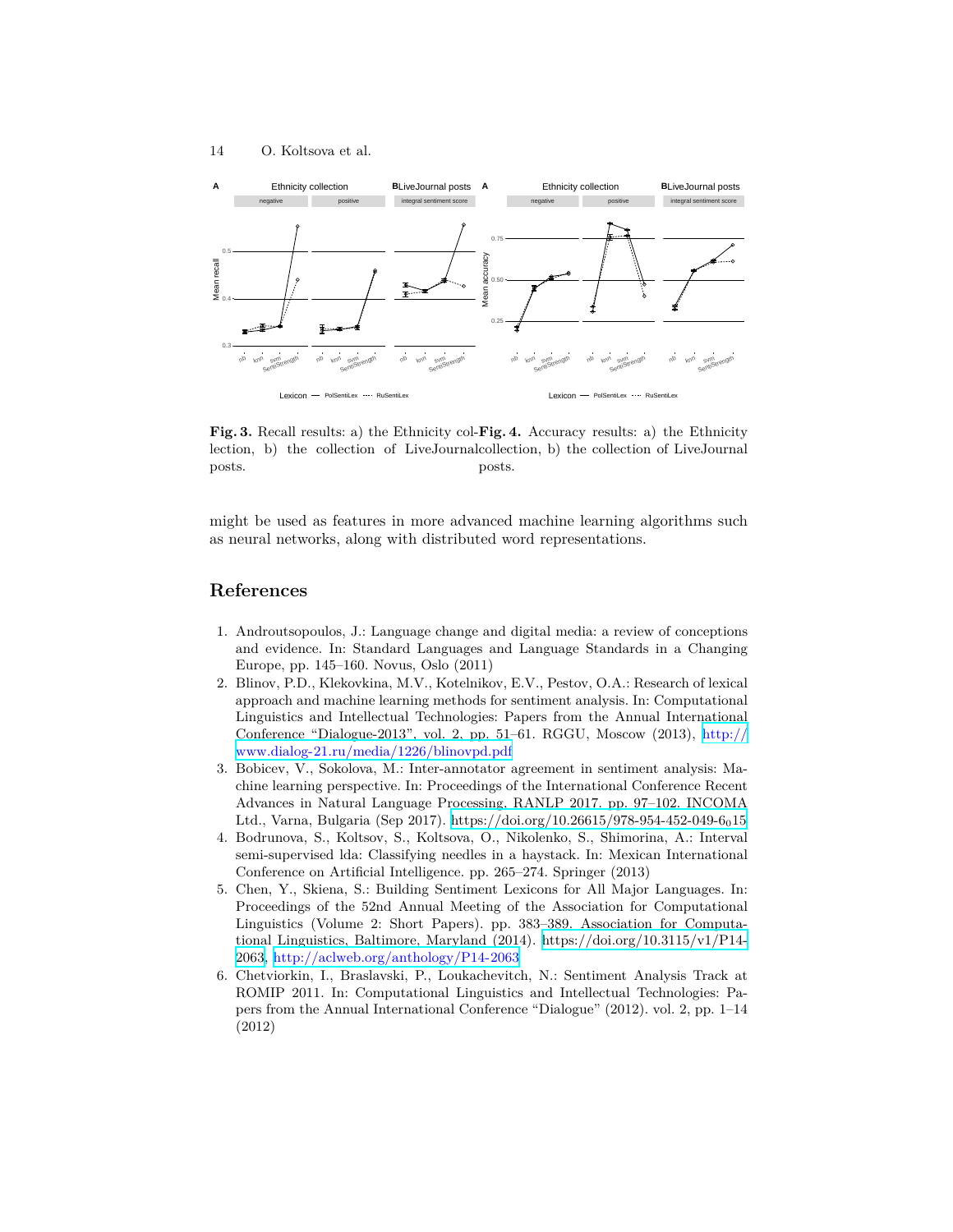- <span id="page-14-4"></span>7. Chetviorkin, I., Loukachevitch, N.: Extraction of Russian Sentiment Lexicon for Product Meta-Domain. In: Proceedings of COLING 2012: Technical Papers, pp. 593–610. The COLING 2012 Organizing Committee, Mumbai (2012), [https:](https://www.aclweb.org/anthology/C12-1037) [//www.aclweb.org/anthology/C12-1037](https://www.aclweb.org/anthology/C12-1037)
- <span id="page-14-6"></span>8. Chetviorkin, I., Loukachevitch, N.: Extraction of Russian Sentiment Lexicon for Product Meta-Domain. In: Proceedings of COLING 2012: Technical Papers. pp. 593–610. Mumbai (Dec 2012)
- <span id="page-14-7"></span>9. Chetviorkin, I., Loukachevitch, N.: Sentiment Analysis Track at ROMIP 2012. In: Computational Linguistics and Intellectual Technologies (2013), [http://www.](http://www.dialog-21.ru/digests/dialog2013/materials/pdf/1_ChetverkinII.pdf) [dialog-21.ru/digests/dialog2013/materials/pdf/1\\_ChetverkinII.pdf](http://www.dialog-21.ru/digests/dialog2013/materials/pdf/1_ChetverkinII.pdf)
- <span id="page-14-2"></span>10. Darling, W., Paul, M., Song, F.: Unsupervised Part-of-Speech Tagging in Noisy and Esoteric Domains with a Syntactic-Semantic Bayesian HMM. In: Proceedings of the 13th Conference of the European Chapter of the Association for Computational Linguistics. Association for Computational Linguistics, Avignon, France (2012)
- <span id="page-14-1"></span>11. Eisenstein, J.: What to do about bad language on the internet. In: Proceedings of the 2013 conference of the North American Chapter of the association for computational linguistics: Human language technologies. pp. 359–369 (2013)
- <span id="page-14-11"></span>12. Griffiths, T.L., Steyvers, M.: Finding scientific topics. Proceedings of the National academy of Sciences **101**(suppl 1), 5228–5235 (2004)
- <span id="page-14-12"></span>13. Hsueh, P.Y., Melville, P., Sindhwani, V.: Data quality from crowdsourcing: a study of annotation selection criteria. In: Proceedings of the NAACL HLT 2009 workshop on active learning for natural language processing. pp. 27–35. Association for Computational Linguistics (2009)
- <span id="page-14-10"></span>14. Koltsova, O., Alexeeva, S., Koltsov, S.: An Opinion Word Lexicon and a Training Dataset for Russian Sentiment Analysis of Social Media. In: Computational Linguistics and Intellectual Technologies: Proceedings of the International Conference "Dialogue 2016". pp. 277–287. RSUH, Moscow (2016)
- <span id="page-14-13"></span>15. Korobov, M.: Morphological analyzer and generator for russian and ukrainian languages. In: International Conference on Analysis of Images, Social Networks and Texts. pp. 320–332. Springer (2015)
- <span id="page-14-5"></span>16. Kotelnikov, E., Bushmeleva, N., Razova, E., Peskisheva, T., Pletneva, M.: Manually Created Sentiment Lexicons: Research and Development. In: Computational Linguistics and Intellec- tual Technologies: Papers from the Annual International Conference "Dialogue-2016", vol. 15, pp. 300–314. RGGU, Moscow (2016), <http://www.dialog-21.ru/media/3402/kotelnikovevetal.pdf>
- <span id="page-14-3"></span>17. Kotelnikov, E., Peskisheva, T., Kotelnikova, A., Razova, E.: A Comparative Study of Publicly Available Russian Sentiment Lexicons. In: Ustalov, D., Filchenkov, A., Pivovarova, L., Žižka, J. (eds.) Artificial Intelligence and Natural Language, vol. 930, pp. 139–151. Springer International Publishing, Cham (2018). [https://doi.org/10.1007/978-3-030-01204-5](https://doi.org/10.1007/978-3-030-01204-5_14)14, [http://link.springer.](http://link.springer.com/10.1007/978-3-030-01204-5_14) [com/10.1007/978-3-030-01204-5\\_14,](http://link.springer.com/10.1007/978-3-030-01204-5_14) series Title: Communications in Computer and Information Science
- <span id="page-14-9"></span>18. Kuznetsova, E., Loukachevitch, N., Chetviorkin, I.: Testing Rules for a Sentiment Analysis System. In: Computational Linguistics and Intellectual Technologies: Proceedings of the International Conference "Dialogue 2013". vol. 2, pp. 71–80 (2013), <http://www.dialog-21.ru/digests/dialog2013/materials/pdf/KuznetsovaES.pdf>
- <span id="page-14-0"></span>19. Liu, B.: Sentiment analysis and opinion mining. Morgan & Claypool Publishers (2012)
- <span id="page-14-8"></span>20. Loukachevitch, N., Blinov, P., Kotelnikov, E., Rubtsova, Y., Ivanov, V., Tutubalina, E.: SentiRuEval: Testing Object-Oriented Sentiment Analysis Sys-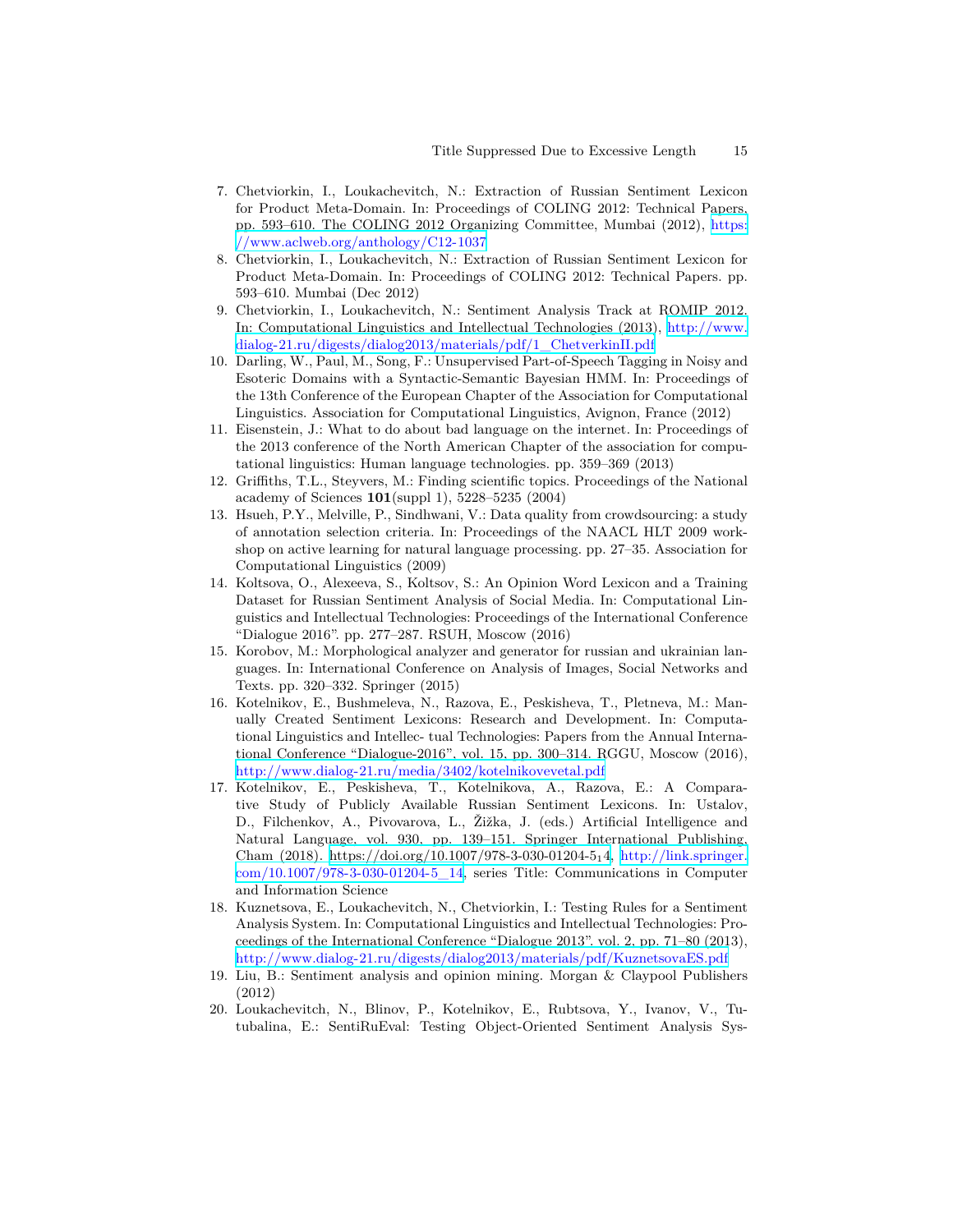tems in Russian. In: Computational Linguistics and Intellectual Technologies. p. 13 (2015), [http://www.dialog-21.ru/digests/dialog2015/materials/pdf/](http://www.dialog-21.ru/digests/dialog2015/materials/pdf/LoukachevitchNVetal.pdf) [LoukachevitchNVetal.pdf](http://www.dialog-21.ru/digests/dialog2015/materials/pdf/LoukachevitchNVetal.pdf)

- <span id="page-15-6"></span>21. Loukachevitch, N., Levchik, A.: Creating a General Russian Sentiment Lexicon. In: Proceedings of Language Resources and Evaluation Conference LREC-2016. pp. 1171–6 (2016)
- <span id="page-15-5"></span>22. Loukachevitch, N., Rubcova, Y.: SentiRuEval-2016: overcoming the time differences and sparsity of data for the reputation analysis problem on Twitter messages [SentiRuEval-2016: preodoleniye vremennykh razlichiy i razrezhennosti dannykh dlya zadachi analiza reputatsii po soobshcheniyam tvittera]. In: Computational Linguistics and Intellectual Technologies: Proceedings of the International Conference "Dialogue 2016". pp. 416–426 (2015)
- <span id="page-15-1"></span>23. Medhat, W., Hassan, A., Korashy, H.: Sentiment analysis algorithms and applications: A survey. Ain Shams Engineering Journal **5**(4), 1093–1113 (Dec 2014). [https://doi.org/10.1016/j.asej.2014.04.011,](https://doi.org/10.1016/j.asej.2014.04.011) [http://linkinghub.elsevier.com/](http://linkinghub.elsevier.com/retrieve/pii/S2090447914000550) [retrieve/pii/S2090447914000550](http://linkinghub.elsevier.com/retrieve/pii/S2090447914000550)
- <span id="page-15-3"></span>24. Mohammad, S.M., Turney, P.D.: Crowdsourcing a word-emotion association lexicon. Computational Intelligence **29**(3), 436–465 (Aug 2013). [https://doi.org/10.1111/j.1467-8640.2012.00460.x,](https://doi.org/10.1111/j.1467-8640.2012.00460.x) [http://doi.wiley.com/10.1111/](http://doi.wiley.com/10.1111/j.1467-8640.2012.00460.x) [j.1467-8640.2012.00460.x](http://doi.wiley.com/10.1111/j.1467-8640.2012.00460.x)
- <span id="page-15-7"></span>25. Nikolenko, S., Koltcov, S., Koltsova, O.: Topic modelling for qualitative studies. Journal of Information Science **43**(1), 88–102 (2017)
- <span id="page-15-0"></span>26. Pang, B., Lee, L.: Opinion Mining and Sentiment Analysis. Foundations and Trends in Information Retrieval **2**(1-2), 1–135 (2008). <https://doi.org/10.1561/1500000001>, [http://www.nowpublishers.com/article/](http://www.nowpublishers.com/article/Details/INR-001) [Details/INR-001](http://www.nowpublishers.com/article/Details/INR-001)
- <span id="page-15-9"></span>27. Pang, B., Lee, L., Vaithyanathan, S.: Thumbs up?: sentiment classification using machine learning techniques. In: Proceedings of the ACL-02 conference on Empirical methods in natural language processing-Volume 10. pp. 79–86. Association for Computational Linguistics (2002)
- <span id="page-15-10"></span>28. Pedregosa, F., Varoquaux, G., Gramfort, A., Michel, V., Thirion, B., Grisel, O., Blondel, M., Prettenhofer, P., Weiss, R., Dubourg, V., et al.: Scikit-learn: Machine learning in python. Journal of Machine Learning Research **12**(Oct), 2825–2830 (2011)
- <span id="page-15-8"></span>29. Rogers, A., Romanov, A., Rumshisky, A., Volkova, S., Gronas, M., Gribov, A.: RuSentiment: An enriched sentiment analysis dataset for social media in Russian. In: Proceedings of the 27th International Conference on Computational Linguistics. pp. 755–763. Association for Computational Linguistics, Santa Fe, New Mexico, USA (Aug 2018), <https://www.aclweb.org/anthology/C18-1064>
- <span id="page-15-2"></span>30. Smetanin, S.: The Applications of Sentiment Analysis for Russian Language Texts: Current Challenges and Future Perspectives. IEEE Access **8**, 110693–110719 (2020). [https://doi.org/10.1109/ACCESS.2020.3002215,](https://doi.org/10.1109/ACCESS.2020.3002215) [https://ieeexplore.ieee.](https://ieeexplore.ieee.org/document/9117010/) [org/document/9117010/](https://ieeexplore.ieee.org/document/9117010/)
- <span id="page-15-11"></span>31. Thelwall, M., Buckley, K., Paltoglou, G.: Sentiment strength detection for the social web. Journal of the American Society for Information Science and Technology **63**(1), 163–173 (Jan 2012). [https://doi.org/10.1002/asi.21662,](https://doi.org/10.1002/asi.21662) [http://doi.](http://doi.wiley.com/10.1002/asi.21662) [wiley.com/10.1002/asi.21662](http://doi.wiley.com/10.1002/asi.21662)
- <span id="page-15-4"></span>32. Tutubalina, E.: Metody izvlecheniya i rezyumirovaniya kriticheskih otzyvov pol'zovatelej o produkcii (Extraction and summarization methods for critical user reviews of a product). Ph.D. thesis, Kazan Federal University, Kazan (2016), [https:](https://www.ispras.ru/dcouncil/docs/diss/2016/tutubalina/dissertacija-tutubalina.pdf) [//www.ispras.ru/dcouncil/docs/diss/2016/tutubalina/dissertacija-tutubalina.pdf](https://www.ispras.ru/dcouncil/docs/diss/2016/tutubalina/dissertacija-tutubalina.pdf)